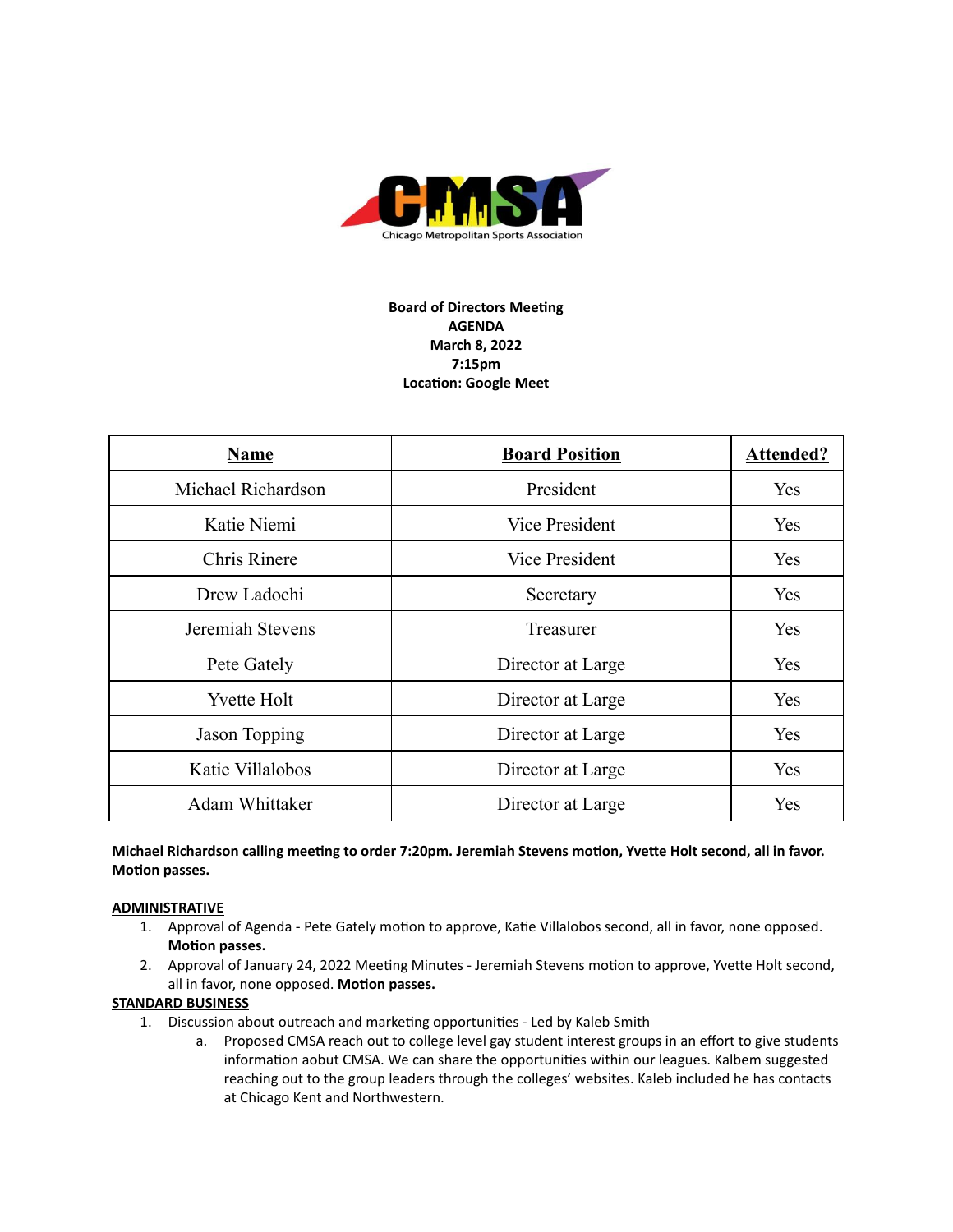- b. Jeremiah Stevens suggested outreach efforts should be managed by the strategic planning committee. Jeremiah also noted that the hardship fund and space capacity may be impacted by a significant increase in membership to some of our leagues. The concern with capacity involves being able to get a location that can handle any large changes in registered players. For example, Kickball can usually have a max of 10 teams for a weeknight league.
- c. Jason Topping stated that outreach to colleges had been tried before, but the constant change of leadership in the groups made it difficult to keep in touch.
- 2. Treasurer's Report Jeremiah
	- a. Reviewed financial statements.
	- b. 1099's/1096 filed with Internal Revenue for the Year. Non-Profit taxes are still due on March 15, 2022. We will ask for an extension since auditors are still working on the audit. We still need several entries and cleaning up final items with auditors.
	- c. Erick in communication with auditors and most items were collected and delivered to auditors. A few questions pertaining to uncategorized expenses/accounts payable and reconciliation discrepancies and handling of Jack Nielsen settlement that will need to be cleared up during audit. Erick in communication with auditors on how to handle that in Quickbooks and journal entries.
	- d. Presented balance sheets, profit and loss, and account statements to CMSA main board for transparency. We have 1685 CMSA members for the 2021-2022 season.
	- e. We need a different process to accept donations for the hardship fund. He will look into this to present an alternate option.
	- f. Michael Richardson asked that if we direct emails to the treasurer then we should use the cmsatreasurer email address @chicagomsa.org and not the Jeremiah personal email account with  $@chicagomsa.org.$  We should also do this for secretary, vpatheltics, vpoperations, and president to keep the information in one place for future members of the executive board.
- 3. Committee Reports and discussions
	- a. Social Media/Website/Newsletter Drew
		- i. Drew would like to provide commissioners access to our Facebook and Instagram. The purpose is to help them promote their leagues and post content on our main CMSA account. This will help create active posts throughout the year.
		- ii. Drew will work to create a document to help guide commissioners on how to post on social media.
	- b. Officials Financial Review committee update Peter Gately
		- i. Wrapped up review of what we pay officials. Local and national pay is similar to our pay. There are discrepancies between open and women's leagues. Pay has been pretty reasonable. Sports that require certification should be paid appropriately to retain talent. Committee for officials' pay is complete unless there are any other concerns.
	- c. Bylaws/policy review committee updates -Peter Gately
		- i. Drew needed to still post updated Policy Manual from January 24th.
		- ii. We need to update our language for eSports to discuss what to do for non paying membership and what privileges would or would not exist.
- 4. Sports If not a pressing issue, we will receive an update via email.
	- a. Badminton Michael
	- b. Basketball Open Katie/Michael
	- c. Basketball Women's Katie
		- i. About to finish up their season. They are enjoying their new location at Broadway Armory versus Pottawatomie Park. Pottawatomie Park's floor is slippery so people appreciated not sliding as trying to make a stop.
	- d. Cornhole Drew
		- i. Last week for the sport happens this Saturday
	- e. Dodgeball Open Katie -
	- f. Dodgeball Women's- Katie